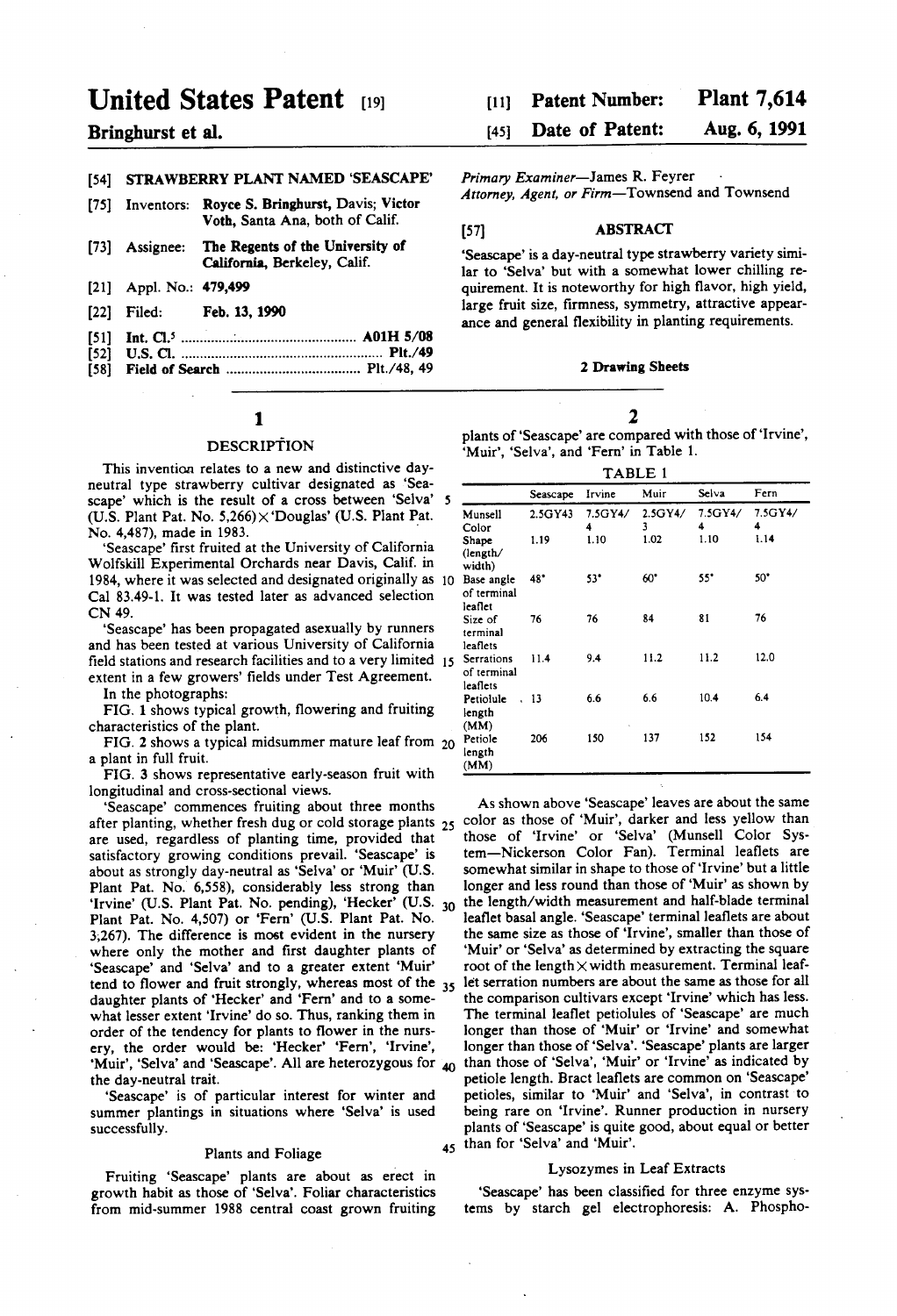glucoisomerase (PGl); B. Leucine Amino Peptidase (LAP); and C. Phosphoglucomutase (PGM); and the results are compared with those for other day-neutral California cultivars in Table 2.

| TABLE 2    |                 |    |                  |                |                |    |
|------------|-----------------|----|------------------|----------------|----------------|----|
|            | Seascape & Fern |    | Irvine           | Muir           | Selva          |    |
| PGI        | A4              |    | A <sub>3</sub>   | A <sub>2</sub> | H <sub>2</sub> |    |
| LAP        | B3              |    | B1               | B1             | B <sub>3</sub> |    |
| <b>PGM</b> | C2              |    | C1               | C <sub>2</sub> | C <sub>2</sub> | 10 |
|            | Hecker          |    | Aptos & Brighton | Mrak           | Yolo           |    |
| PGI        | A <sub>1</sub>  | A4 |                  | A1             | A1             |    |
| LAP        | B1              |    | B3               | B3             | B1             |    |
| <b>PGM</b> | C4              |    | C <sub>4</sub>   | C <sub>2</sub> | C <sub>2</sub> |    |
|            |                 |    |                  |                |                | 15 |

Thus, the 'Seascape' with the pattern (A4, B3 and C2) is identical to that of 'Fern' and short-day type 'Parker' (U.S. Plant Pat. No. 5,263) but can be distinguished from all other U.C. day-neutrals and short-day types.  $_{20}$ For the procedure, see: J. Amer. Soc. Hort. Sci. 06:687-1981.

### Disease and Pest Reaction

'Seascape' is highly resistant to (tolerant of) the virus  $_{25}$ diseases common in California including "Mild Yellow Edge" and complexes containing it, moderately suscep tible to common leaf spot (Ramularia), and is somewhat susceptible to the two-spotted mite.

# Flowering, Fruiting, Fruit and Production Characteristics

"Seascape' is similar to California day-neutral culti vars 'Selva' and "Muir' in that with a minimum of condi independent of day length. Flowers are borne on long, relatively thick peduncles, about as erect as those of "Selva', less erect than those of 'Muir' and much less averaging about six. The sepals are particularly large and attractive. 'Seascape' is self-fertile providing ample pollen throughout the season and pollination is generally good as relatively few malformed fruit form. tioning, it will flower and fruit anytime, effectively 3

"Seascape' is capable of yielding about as much or more than other high-yielding day-neutral and short day type cultivars and the fruit size is as large or larger on the average than that of "Selva' (Tables 3, and 4). "Seascape'. plants are vigorous and have a little less of a chilling requirement than those of "Selva' and can prob ably be planted earlier than "Selva' with favorable re sults. Size varies considerably on "Seascape' as the sea son advances or environmental conditions change but there is usually a high percentage of large fruit. 50

Seascape' fruit shape is characteristically medium to 55 occasionally long conic. The fruit of 'Seascape' is very firm, almost equal to "Selva', 'Irvine' and "Oso Grande' as measured by the penetrometer equipped with a "Hunter Force Gauge' and it stores and ships about as well as 'Selva' (Tables 3 and 4). The fruit is usually solid  $60$ throughout.

'Seascape' fruit quality characteristics (ascorbic acid, soluble solids, titratable acid and color) are compared with those of 'Chandler', 'Douglas', 'Irvine', 'Oso under optimum conditions under the "hill" system in winter plantings at the University of California Straw berry Research Facility, Watsonville. Grande', and 'Selva' in Table 5, from plants grown 65

TABLE 3

| Comparing the 1988 harvest of 'Seascape' over eight winter         |
|--------------------------------------------------------------------|
| plantings and the 1989 harvest over four with those of appropriate |
| cultivars at Watsonville. Means with the same letter not           |
| significantly different $(5\%)$ .                                  |

| <b>ITEM</b>  | TOT.<br>YLD.<br>G/PL | SIZE<br>G/FR      | FIRM<br>PENET     | AP<br><b>SCORE</b> | PERF*<br>SCORE |
|--------------|----------------------|-------------------|-------------------|--------------------|----------------|
| 1988 Harvest |                      |                   |                   |                    |                |
| Seascape     | 1381 a               | 24 6 a            | 7.6a              | 3.8a               | 38.1a          |
| Fern         | 1381 a               | 20.0 <sub>c</sub> | 6.1 d             | 3.1 <sub>cd</sub>  | 31.4 cd        |
| Irvine       | 1309 a               | 21.6 <sub>b</sub> | 7.8a              | 3.2c               | 33.1 bc        |
| Selva        | 1305a                | 22.3 <sub>b</sub> | 7.8a              | 3.3d               | 33.4 bc        |
| Muir         | 1090 bc              | 21.6 <sub>b</sub> | 7.2 <sub>b</sub>  | $3.1$ cd           | 29.9 de        |
| Mrak         | $1081$ bc            | 17.6 d            | 6.5 c             | 3.0 d              | 29.9 e         |
| Yolo         | 938c                 | 19.3 <sub>e</sub> | 7.1 <sub>b</sub>  | 3.0 d              | 27.2 e         |
| 1989 Harvest |                      |                   |                   |                    |                |
| Seascape     | 1951 a               | 26.3a             | 6.1 <sub>bc</sub> | 3.9a               | 40.4 b         |
| Oso Grande   | 1788 ab              | 26.9 a            | 6.6 а             | 3.1 <sub>c</sub>   | 38.4 bc        |
| Irvine       | 1710 ab              | 21.8ab            | $6.5$ abc         | 2.9 de             | 35.4 cd        |
| Selva        | 1528 b               | 22.6 b            | 6.6ab             | $3.1$ cd           | 34.3 d         |
| Muir         | 1523 <sub>b</sub>    | 22.1 <sub>b</sub> | 6.0c              | 2.9 <sub>e</sub>   | 33.2 d         |
| Chandler     | 1491 b               | 25.6 a            | 5.3 d             | 3.4 <sub>b</sub>   | 34.2 d         |

Performance Score =

 $+$  FIRM  $+$  1.6 (AP SCORE)

TABLE 4

| Comparing the 1987 harvest of 'Seascape' with that of 3 standard |
|------------------------------------------------------------------|
| short-day type cultivars and 3 day-neutral cultivars in a summer |
| planting made at Watsonville 3 Sept. 86.                         |

| 30 |                 |      | GPL BY 6 WKS ENDING |       |              |              |
|----|-----------------|------|---------------------|-------|--------------|--------------|
|    | <b>CULTIVAR</b> | 5/6  | 6/17                | 7/29  | 9/16         | G/PL         |
|    | Chandler        | 436  | 917                 | 576   | 297          | 2227         |
|    | Oso Grande      | 500  | 638                 | 241   | 177          | 1559         |
|    | Pajaro          | 423  | 621                 | 300   | 202          | 1548         |
|    | Seascape        | 655  | 625                 | 590   | 291          | 2133         |
| 35 | Muir            | 359  | 596                 | 332   | 232          | 1521         |
|    | Selva           | 417  | 522                 | 266   | 219          | 1425         |
|    | Yolo            | 451  | 311                 | 166   | 105          | 1034         |
|    |                 | TOT. |                     |       |              |              |
|    |                 | YLD  | SIZE                | FIRM. | AP.          | PERF.        |
| 40 | <b>CULTIVAR</b> | S.D. | G/FR                | PENET | <b>SCORE</b> | <b>SCORE</b> |
|    | Chandler        | 255  | 16.5                | 4.7   | 3.1          | 37           |
|    | Oso Grande      | 49   | 20.5                | 6.3   | 2.9          | 32           |
|    | Pajaro          | 85   | 19.8                | 5.2   | 3.1          | 32           |
|    | Seascape        | 7    | 19.1                | 5.1   | 3.5          | 38           |
|    | Muir            | 36   | 22.3                | 5.4   | 3.1          | 33           |
| 45 | Selva           | 287  | 22.1                | 6.0   | 3.1          | 32           |
|    | Yolo            | 17   | 19.2                | 4.9   | 3.5          | 26           |

\*Performance  $Score = TOTAL$   $YLD$   $SIZE$ 

 $+$  FIRM  $+$  1.6 (AP SCORE)

TABLE 5

| Fruit quality measurement and color, Watsonville 8 May 1989.<br>Means with same letter not significantly different (5%) |                              |                    |                   |            |  |  |
|-------------------------------------------------------------------------------------------------------------------------|------------------------------|--------------------|-------------------|------------|--|--|
| <b>CULTIVAR</b>                                                                                                         | ASCORBIC<br>ACID<br>mg/100 g | SOL<br>SOLIDS<br>% | TIT.<br>ACID<br>% | COLOR      |  |  |
| Chandler                                                                                                                | 51 a                         | 7.3a               | 0.69 <sub>b</sub> | 5R4/12     |  |  |
| Seascape                                                                                                                | 46 Ъ                         | 7.0ab              | 0.74 <sub>b</sub> | 2.5R4/10   |  |  |
| Douglas                                                                                                                 | 43 <sub>bc</sub>             | 6.8 <sub>b</sub>   | 0.72 <sub>b</sub> | 6R4/12     |  |  |
| Irvine                                                                                                                  | 41 cd                        | 6.9ab              | 0.66 <sub>b</sub> | 7R5/14     |  |  |
| Oso Grande                                                                                                              | 40 cd                        | 5.7c               | 0.52d             | 7.5R4.5/11 |  |  |
| Selva                                                                                                                   | 33 <sub>e</sub>              | 7.1ab              | $0.59$ $cd$       | 7R4/11     |  |  |

"Seascape' fruit averaged almost as high in ascorbic acid content as "Chandler', as high as "Douglas' and higher than "Irvine', 'Oso Grande' and "Selva' as mea sured by the Loeffler and Ponting method (1942, J. Indust. and Engin. Chem. 14:846). The fruit of "Sea scape' is relatively high in soluble solids and titratable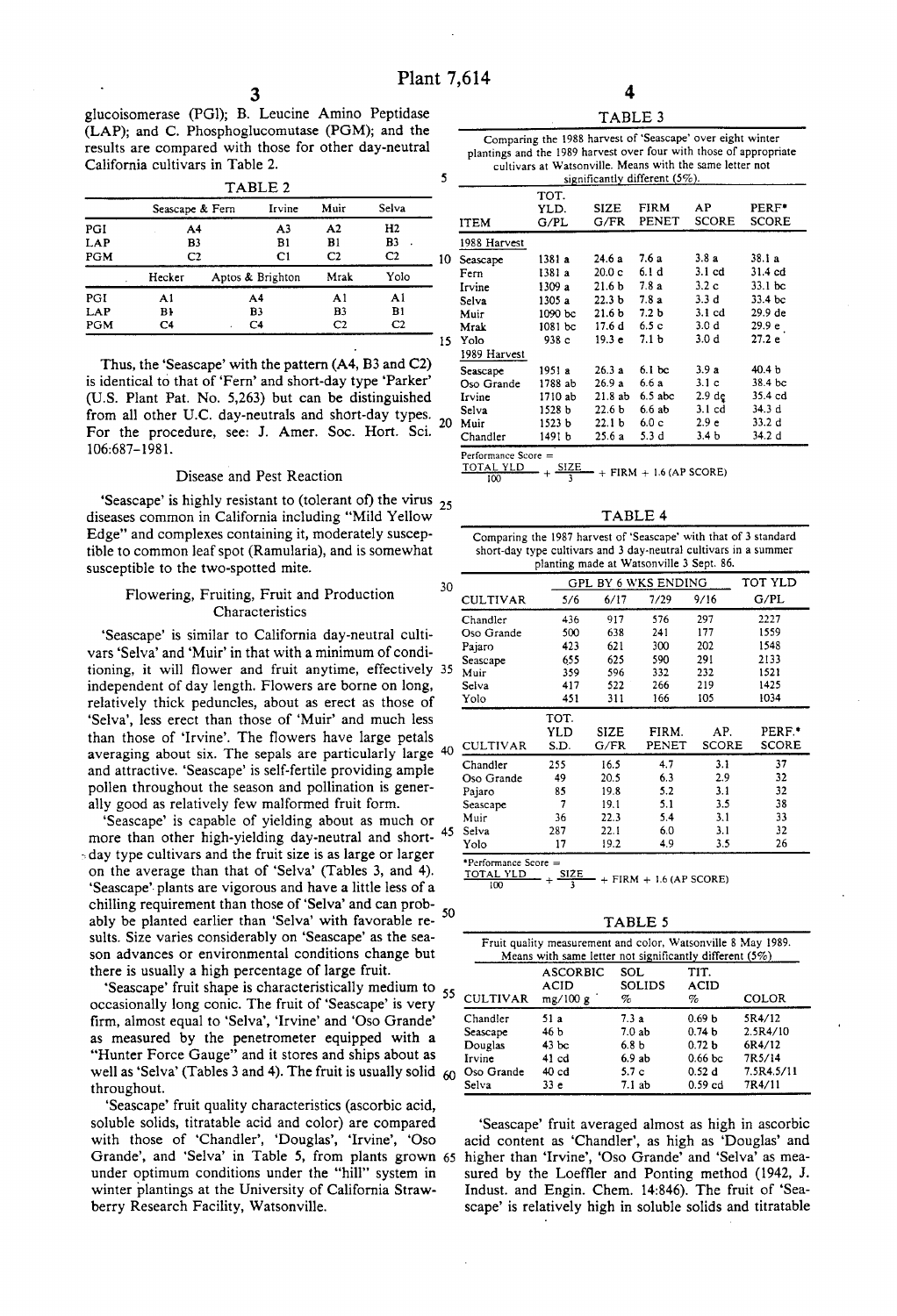acid (ibid). The fruit skin color is redder than that of all of the comparison cultivars inside and out. The finish is bright and attractive. The flesh color is about the same as that of the skin. The achenes are bright yellow to slightly reddish, positioned about flush to slightly ex-5 erted relative to the skin surface (ibid).

The flavor of 'Seascape' fruit is exceptional, better than that of "Selva' or "Irvine'. The fruit is recon mended for fresh market and processing, for commer cial planting and home gardening, particularly where 10

'off season' fruiting is desirable. The only cultivars that "Seascape' resembles closely in performance are "Selva' and "Muir' and consequently it is of interest wherever they are currently grown.

6

We claim:

1. The new and distinct variety of strawberry plant herein described and illustrated and identified by the characteristics enumerated above.

 $\bullet$ 

15

20

25

30

35

45

40

50

55

60

65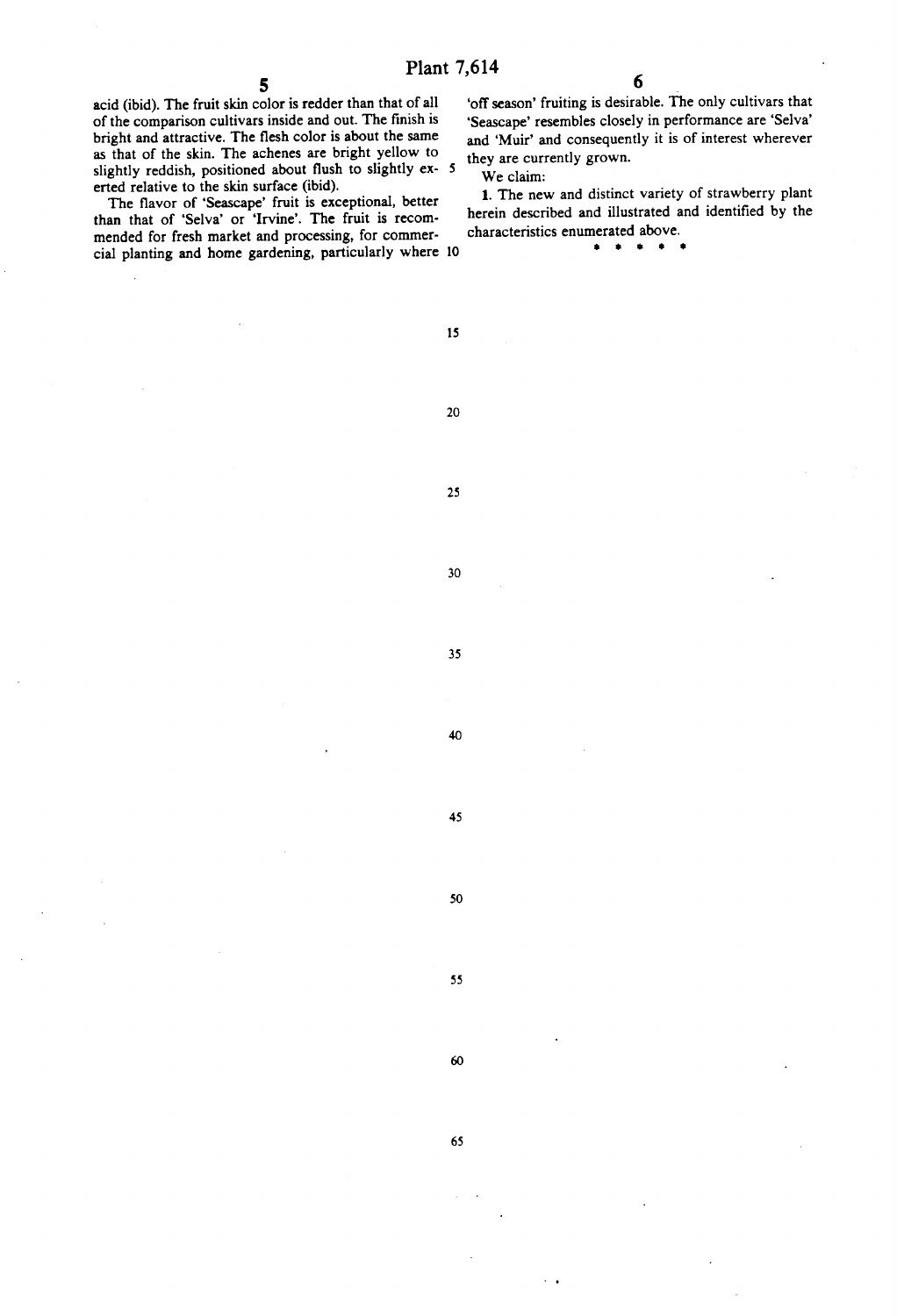

 $F/G_{n-l}$ 



 $F/G_{--}2$ .